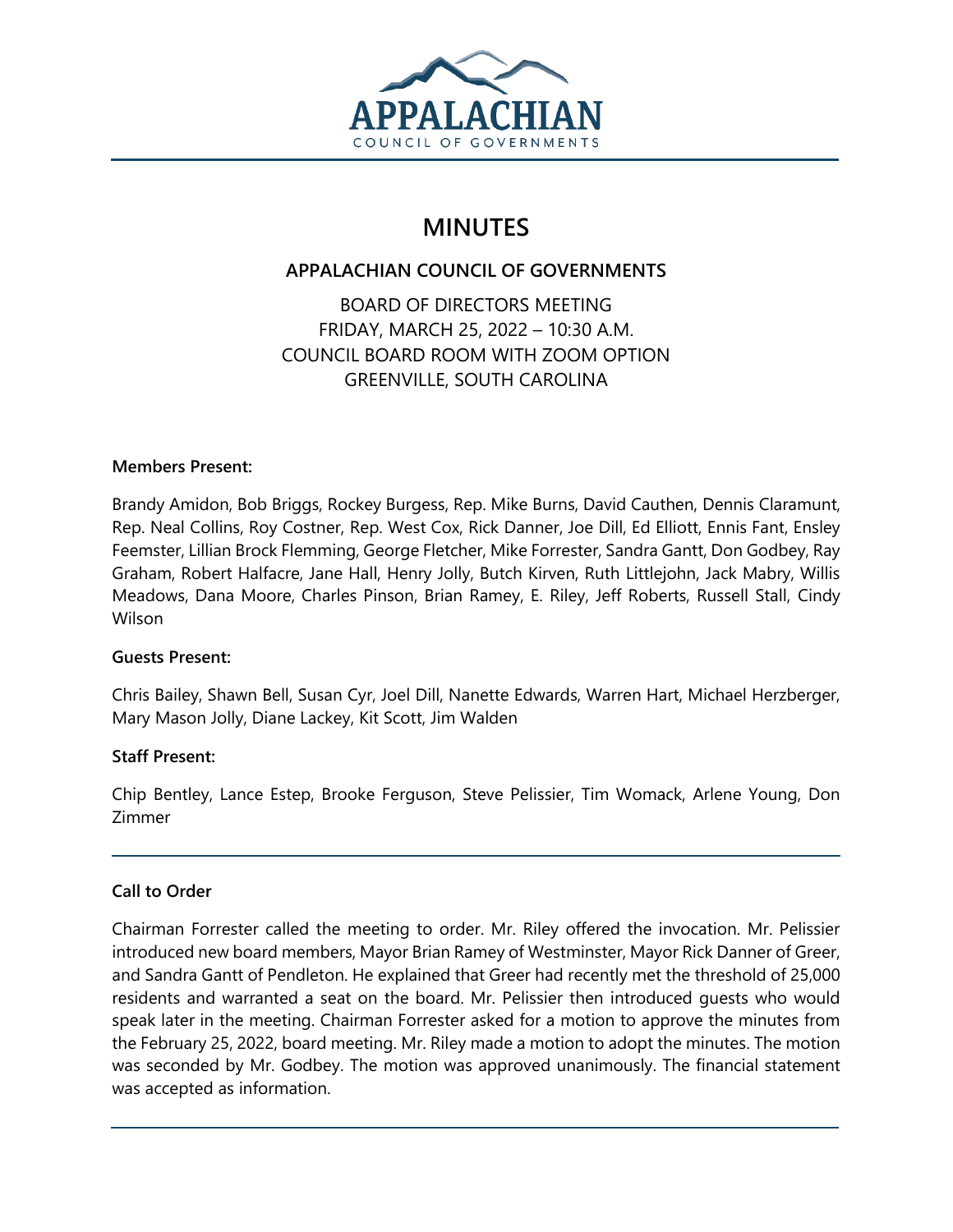

#### **Recognition of ACOG Board Member and Employees**

Chairman Forrester recognized board member Dana Moore, whose term is coming to an end. Mr. Forrester thanked him for his service in representing Oconee County over the past four (4) years. Two employees were acknowledged for their dedication and years of service to ACOG. Monica Ramm, in Grants Services, was awarded a plaque for five (5) years with ACOG, and Jennifer Vissage, in Planning Services, was awarded for twenty (20) years with the agency.

## **Broadband Opportunities in South Carolina**

Chairman Forrester introduced Nanette Edwards, the executive director with the Office of SC Regulatory Staff, and Mike Herzberger, deputy director of the SC Broadband Office, to discuss broadband opportunities in South Carolina. Ms. Edwards gave an update on the status of broadband and discussed deploying it in the state. Mr. Herzberger reviewed the SCDigitalDrive.org website. He explained how counties can download broadband maps and data for planning, get GIS data, and use various survey tools. He explained how the data is frequently updated and kept relevant. Board members asked questions and gave examples of how broadband was being used in their communities.

#### **Fountain Inn, Managing Growth and Development**

Chairman Forrester asked Shawn Bell, City Administrator of Fountain Inn, to report on recent growth and development in the city. Mr. Bell gave information about the large population growth and showed a housing growth map. He discussed zoning changes and needs. He reported that a lot of investment was required in sewer rehabilitation. Mr. Bell discussed future plans for Fountain Inn and answered questions about what other towns could expect with rapid growth.

#### **South Carolina Legislative Update**

Chairman Forrester excused himself from the meeting early due to a scheduling conflict. Vice-Chairman Collins called on Brooke Ferguson, Economic Development Director, to update the board on legislative matters of interest to local governments. She reported that several members in leadership positions in the House will be retiring at the end of the current session. She gave highlights of the budget, which passed the House and will go to the Senate. Ms. Ferguson gave information about a proposed SCDHEC reorganization that would divide the agency into two parts. The two agencies would be called the Department of Environmental Services and the Department of Behavioral and Public Health.

#### **Executive Director's Report**

Vice-Chairman Collins asked Mr. Pelissier to give the Executive Director's report. Mr. Pelissier reported that the ACOG By-Laws state that officers' terms are April 1 – March 31 of each year. Chairman Forrester will make committee assignments at the April board meeting. He stated that